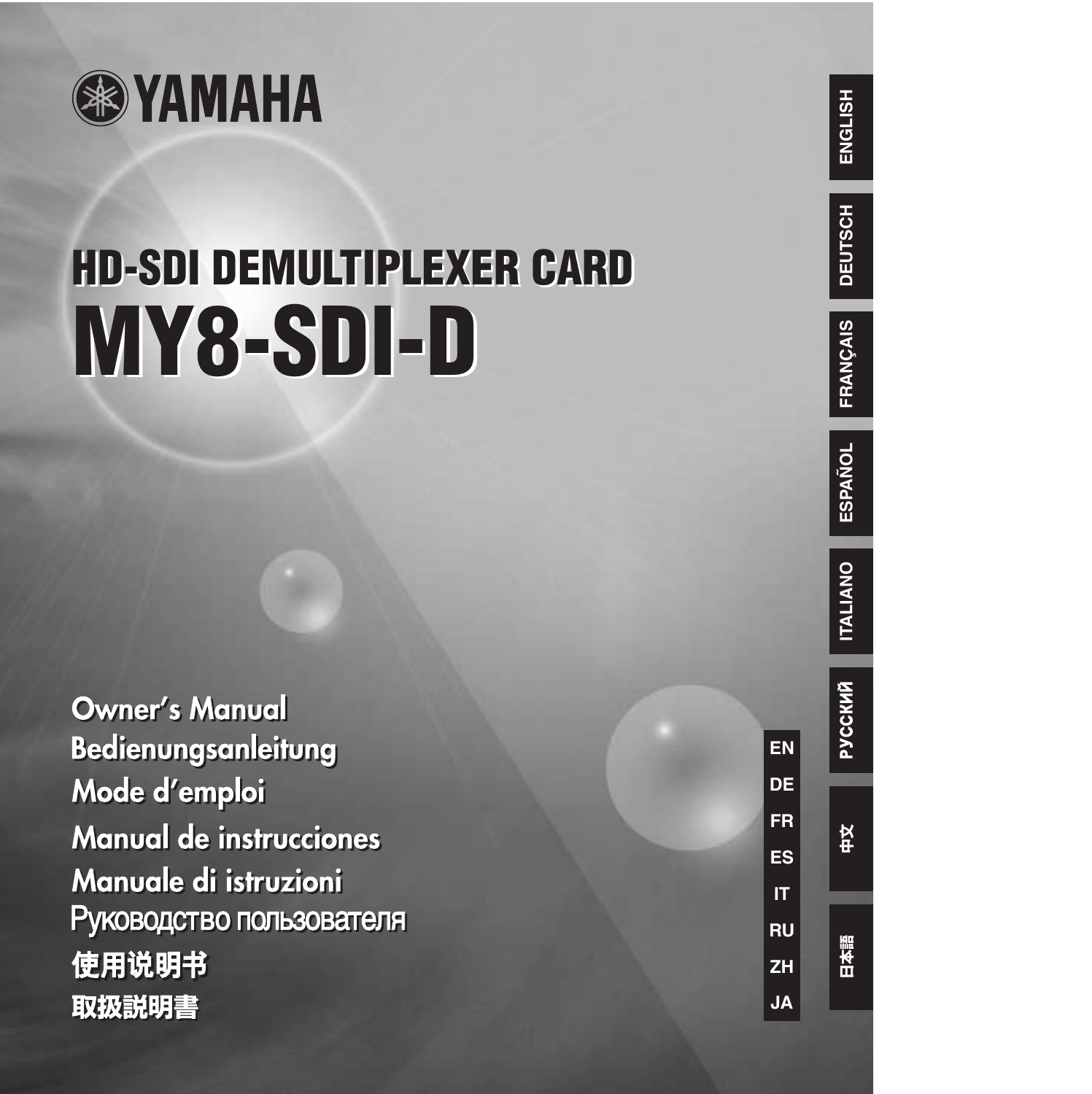## **FCC INFORMATION (U.S.A.)**

#### **1. IMPORTANT NOTICE: DO NOT MOD-IFY THIS UNIT!**

This product, when installed as indicated in the instructions contained in this manual, meets FCC requirements. Modifications not expressly approved by Yamaha may void your authority, granted by the FCC, to use the product.

- **2. IMPORTANT:** When connecting this product to accessories and/or another product use only high quality shielded cables. Cable/s supplied with this product MUST be used. Follow all installation instructions. Failure to follow instructions could void your FCC authorization to use this product in the USA.
- **3. NOTE:** This product has been tested and found to comply with the requirements listed in FCC Regulations, Part 15 for Class "B" digital devices. Compliance with these requirements provides a reasonable level of assurance that your use of this product in a residential environment will not result in harmful interference with other electronic devices. This equipment generates/uses radio frequencies and, if not installed and used according to the instructions found in the users manual, may cause interference harmful to the operation of other electronic

devices. Compliance with FCC regulations does not guarantee that interference will not occur in all installations. If this product is found to be the source of interference, which can be determined by turning the unit "OFF" and "ON", please try to eliminate the problem by using one of the following measures:

Relocate either this product or the device that is being affected by the interference.

Utilize power outlets that are on different branch (circuit breaker or fuse) circuits or install AC line filter/s.

In the case of radio or TV interference, relocate/reorient the antenna. If the antenna lead-in is 300 ohm ribbon lead, change the lead-in to co-axial type cable.

If these corrective measures do not produce satisfactory results, please contact the local retailer authorized to distribute this type of product. If you can not locate the appropriate retailer, please contact Yamaha Corporation of America, Electronic Service Division, 6600 Orangethorpe Ave, Buena Park, CA90620

The above statements apply ONLY to those products distributed by Yamaha Corporation of America or its subsidiaries.

\* This applies only to products distributed by YAMAHA CORPORATION OF AMERICA. (class B)

## **CANADA**

This Class B digital apparatus complies with Canadian ICES-003. Cet appareil numérique de la classe B est conforme à la norme NMB-003 du Canada.

• This applies only to products distributed by Yamaha Canada Music Ltd. (class B)

• Ceci ne s'applique qu'aux produits distribués par Yamaha Canada Musique Ltée.

This device complies with Part 15 of the FCC Rules. Operation is subject to the following two conditions:

(1) this device may not cause harmful interference, and (2) this device must accept any interference received, including interference that may cause undesired operation.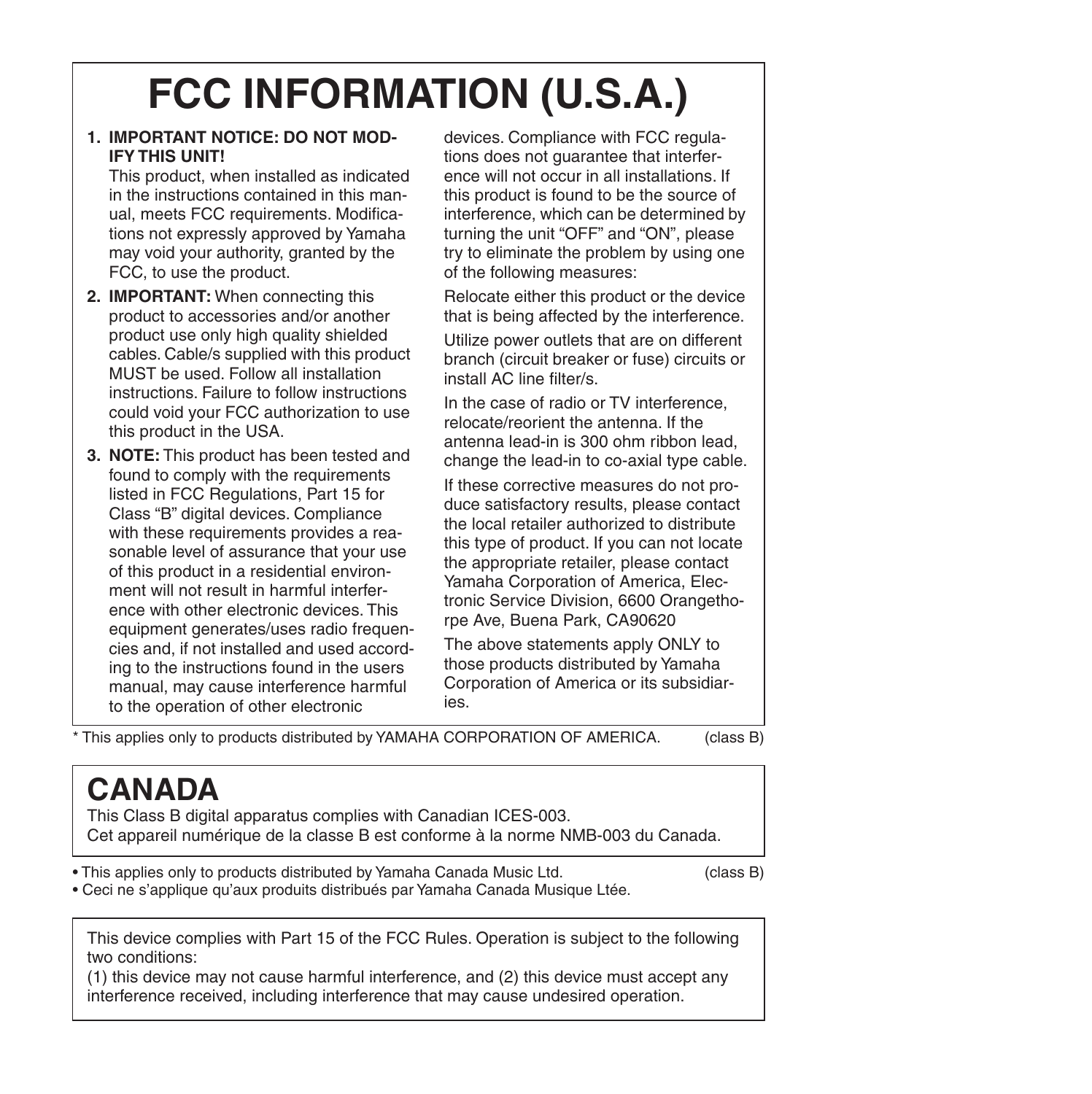## **PRECAUTIONS**

### *PLEASE READ CAREFULLY BEFORE PROCEEDING*

\* Please keep this manual in a safe place for future reference.

## *WARNING*

**Always follow the basic precautions listed below to avoid the possibility of serious injury or even death from electrical shock, short-circuiting, damages, fire or other hazards. These precautions include, but are not limited to, the following:**

• Before installing the card in an audio device please check to make sure that the device is compatible with the card and check possible restrictions regarding the maximum number of Yamaha and third-party expansion cards that can be simultaneously installed. Refer to the owner's manual supplied with the audio device, and/ or the Yamaha Pro Audio web site at: http://www.yamahaproaudio.com/

• Do not install the card in any Yamaha products not specified by Yamaha for use with the card to avoid possible electrical shock, fire, or equipment damage.

- Do not attempt to disassemble or modify the card. Do not apply excessive force to card connectors or other card components. Mishandling of the card may lead to shock, fire hazard, or equipment failure.
- Be sure to disconnect the power cable of the host device before installing the card and connecting/disconnecting the cables (in order to eliminate shock hazard, undesired noise, and avoid equipment damage).
- Turn off all peripheral devices connected to the host device before installation, and unplug all related cables (in order to eliminate shock hazard, undesired noise, and avoid equipment damage).

## *CAUTION*

**Always follow the basic precautions listed below to avoid the possibility of physical injury to you or others, or damage to the device or other property. These precautions include, but are not limited to, the following:**

- Be sure to properly ground the host device to prevent electrical shock and/or malfunction.
- Do not touch the metallic leads (pins) of the circuit board when handling the card. The pins are sharp and may cause hand cuts.
- Wear a pair of heavy gloves during installation to avoid scratching or cutting your hands on sharp edges.
- Avoid touching exposed connectors and metal parts to minimize the possibility of bad connections.
- Drain all static electricity from your clothing and body before handling the card. Static electricity can damage the card. Touch an exposed metal part of the host device or other grounded object beforehand.
- Do not drop the card or subject it to physical shock as this can result in breakage and/or malfunction.
- Do not drop screws or other small parts inside the card. If power is applied while screws or similar metal objects are loose inside the unit the card may malfunction or be damaged. If you cannot retrieve dropped objects yourself, refer the problem to qualified Yamaha service personnel.

Yamaha cannot be held responsible for damage caused by improper use or modifications to the device, or data that is lost or destroyed.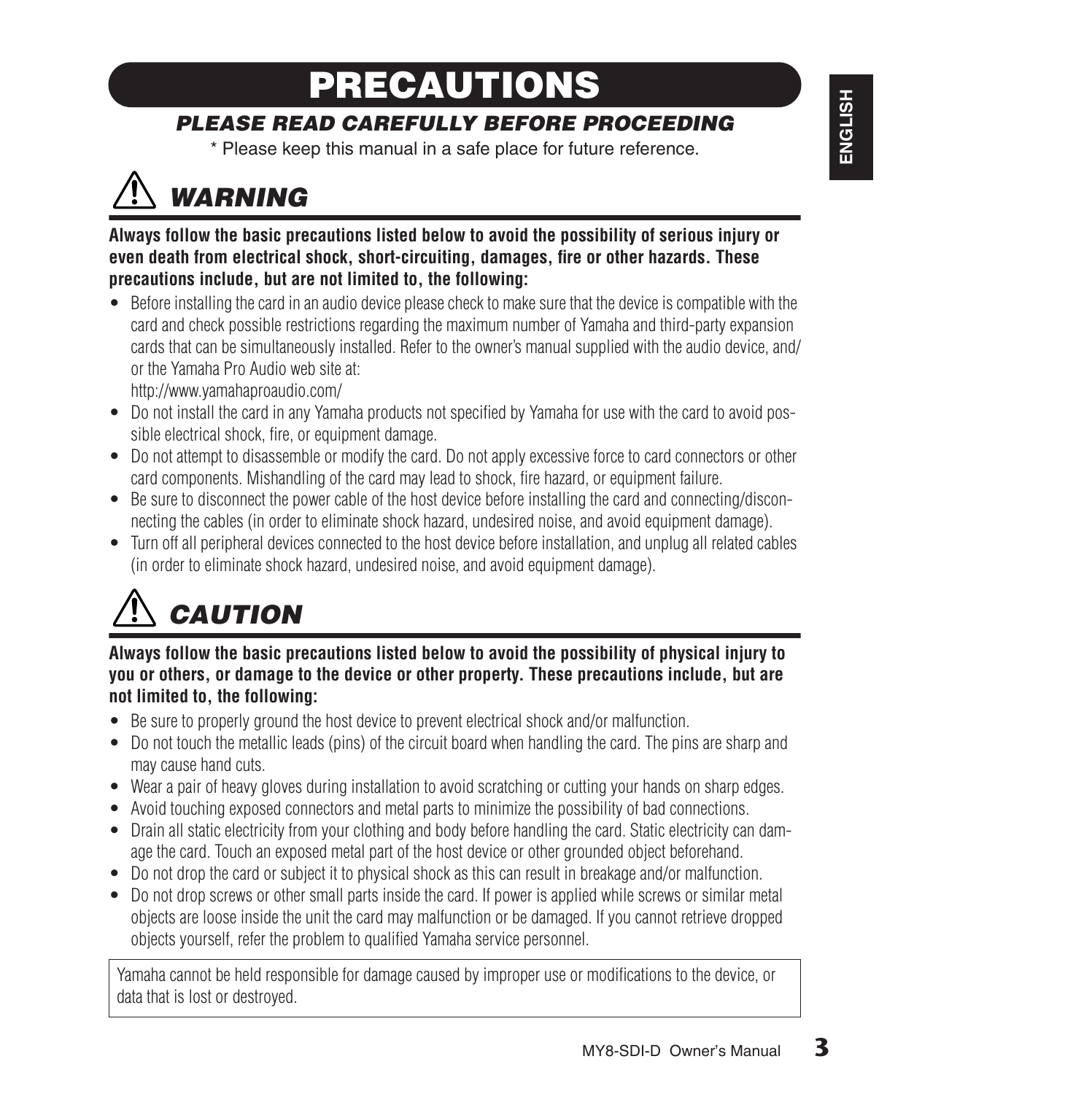- The illustrations as shown in this manual are for instructional purposes only, and may be different from the ones on your equipment.
- The company names and product names in this manual are the trademarks or registered trademarks of their respective companies.

### **Information for Users on Collection and Disposal of Old Equipment**



This symbol on the products, packaging, and/or accompanying documents means that used electrical and electronic products should not be mixed with general household waste. For proper treatment, recovery and recycling of old products, please take them to applicable collection points, in accordance with your national legislation and the Directives 2002/96/EC.

By disposing of these products correctly, you will help to save valuable resources and prevent any potential negative effects on human health and the environment which could otherwise arise from inappropriate waste handling.

For more information about collection and recycling of old products, please contact your local municipality, your waste disposal service or the point of sale where you purchased the items.

#### **[For business users in the European Union]**

If you wish to discard electrical and electronic equipment, please contact your dealer or supplier for further information.

**[Information on Disposal in other Countries outside the European Union]** This symbol is only valid in the European Union. If you wish to discard these items, please contact your local authorities or dealer and ask for the correct method of disposal.

European models Purchaser/User Information specified in EN55103-1 and EN55103-2. Conforms to Environments: E1, E2, E3 and E4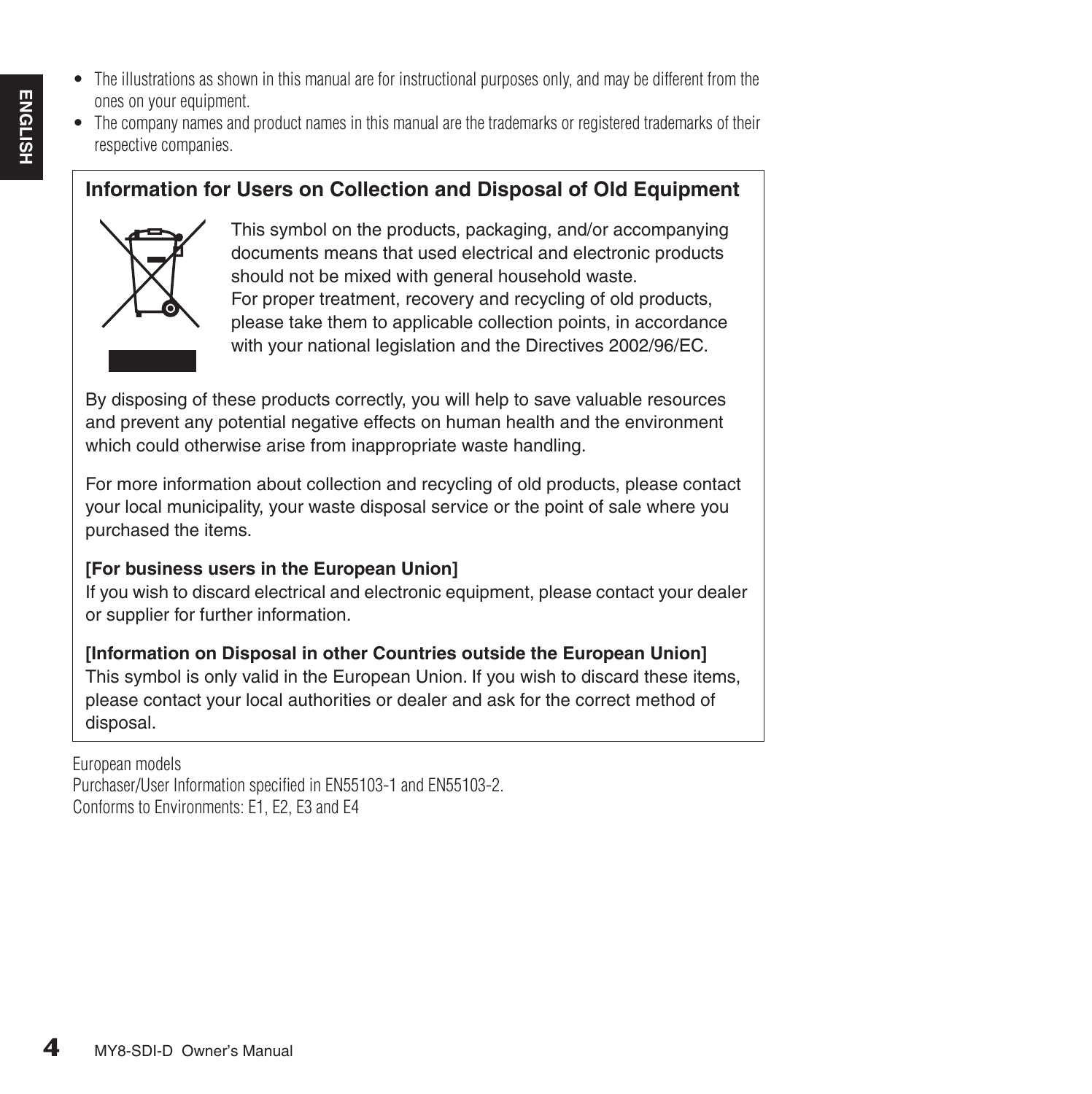### **Introduction**

Thank you for choosing the Yamaha MY8-SDI-D HD-SDI $(*)$  De-multiplexer card. The MY8-SDI-D is an HD-SDI de-multiplexer Mini-YGDAI card for use with compatible Yamaha professional audio equipment. The card enables you to input up to two audio groups (four channels per group; total eight channels) to a host device, by selecting them from four audio groups (total 16 channels) that are multiplexed into a HD-SDI signal.

To take full advantage of the superior functionality of the MY8-SDI-D and enjoy years of trouble-free use, please read this manual before you begin using the product. \* This card does not support SD-SDI.

### **About the host devices in which the MY8-SDI-D can be installed**

Before installing the card in a host device, please refer to the Yamaha Pro Audio web site for the latest information on the compatible host devices in which the card can be installed. Yamaha Pro Audio website: http://www.yamahaproaudio.com/

### **Installation information**

Please refer to the owner's manual supplied with the host device for installation information. In addition to securing the card in place, the fixing screws at the left and right of the card function as electrical grounds. Be sure to screw them in tightly.

### **Accessories**

Owner's Manual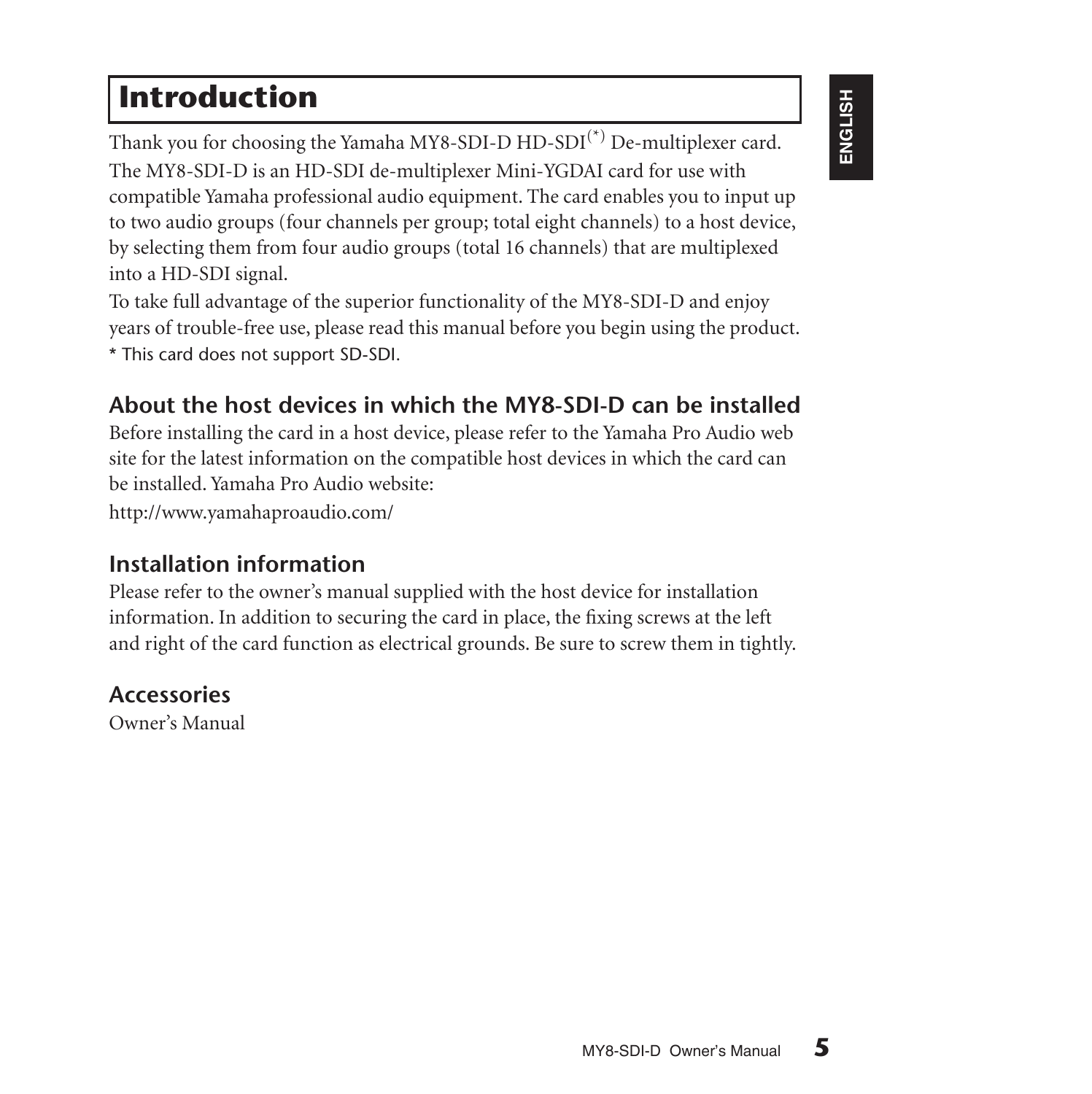### **Part Names and Functions**

### ■ **Panel**



### A**GROUP SELECT Switches (SW1–4)**

Set these switches to ON to select the following embedded audio groups. Up to two groups of audio can be input to slot channels 1-4 and 5-8.

| SW1 | SW2 | SW <sub>3</sub> | SW <sub>4</sub>                                                      |
|-----|-----|-----------------|----------------------------------------------------------------------|
|     |     |                 | Group1 (ch1–4)   Group2 (ch5–8)   Group3 (ch9–12)   Group4 (ch13–16) |

*Note:*

- If only one switch is set to ON, audio will be input to channels 1-4, but not to channels 5-8.
- If all four switches are set to OFF, no audio will be input to any channels.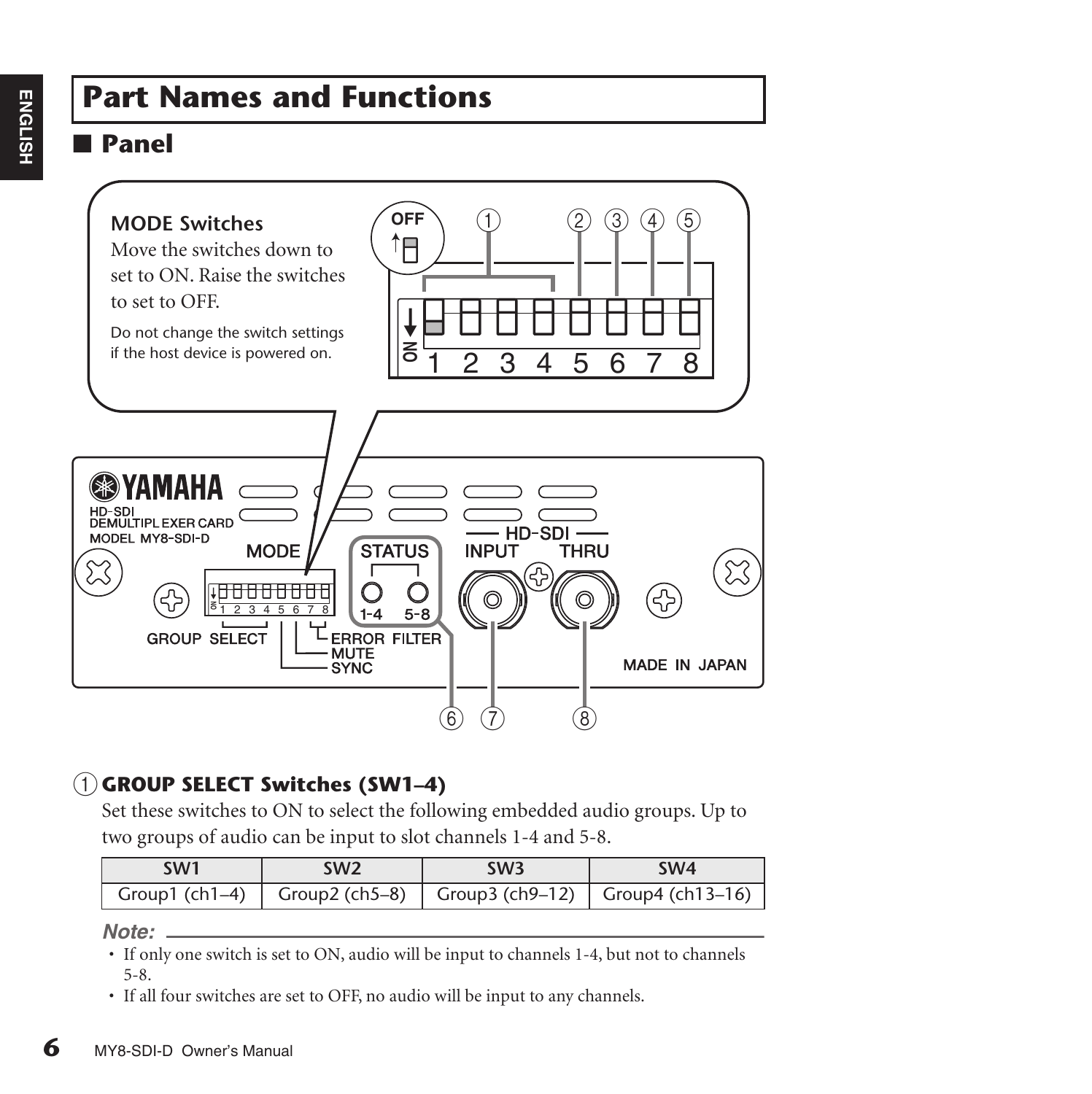• If more than two GROUP SELECT switches are set to ON, only the first two switches (in ascending order) will actually be on.

For example, if SW2, SW3, and SW4 are set to ON, Group 2 and Group 3 audio will be input to slot channels 1-4 and 5-8 respectively, and Group 4 audio will not be input.



### B**SYNC Switch (SW5)**

Typically set this switch to OFF.

**OFF:** An audio clock will be generated based on the phase data of the embedded audio.

**ON:** An audio clock will be generated from video signals.

If the SYNC switch is set to ON, the phase between audio groups may not be identical. Set this switch to ON only if you cannot input audio with the switch set to OFF.

### C**MUTE Switch (SW6)**

Typically set this switch to OFF.

**OFF:** Audio will not be muted regardless of whether or not an HD-SDI input error is detected.

**ON:** Audio will be muted if an HD-SDI input error is detected (the STATUS LED lights up in a color other than green). Use this setting if you want to use muted audio to indicate an error.

### *Note:*

Keep in mind that connecting or disconnecting a cable may cause noise even if this switch is set to ON.

### D**ERROR FILTER Switch (SW7)**

Typically set this switch to OFF. This switch is used to analyze the causes of errors.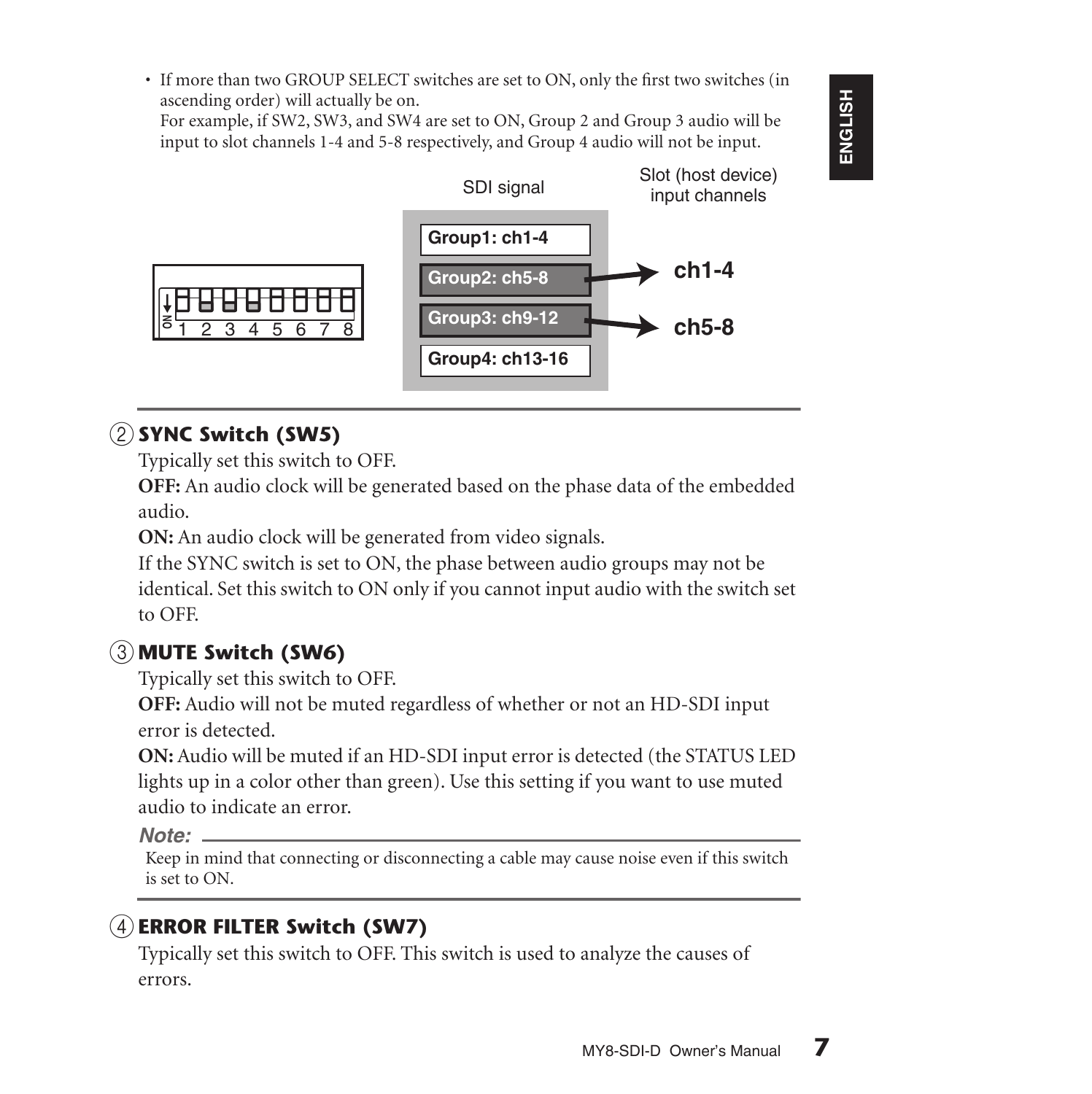**OFF:** A filter is not applied to a detected HD-SDI input error. Each STATUS LED indicates the type of all HD-SDI input errors as shown in the list below. Audio will be muted if SW6 is set to ON.

### **HD-SDI Input Errors**

| <b>Details</b>                             | ON    | <b>OFF</b> |
|--------------------------------------------|-------|------------|
| Video standard error                       | error | error      |
| Chromaticity checksum error                |       | error      |
| Brightness checksum error                  |       | error      |
| Chromaticity CRC error                     |       | error      |
| <b>Brightness CRC error</b>                |       | error      |
| Line number error                          |       | error      |
| Start of active line (SAV) code word error |       | error      |
| End of active line (EAV) code word error   |       | error      |

**ON:** A filter is applied to a detected HD-SDI input error (excluding the video standard error). The STATUS LEDs will not indicate an error status. Audio will be input to the slot channels, and will not be muted regardless of the SW6 setting.

### E**ERROR FILTER Switch (SW8)**

Typically set this switch to OFF. This switch is used to analyze the causes of errors.

**OFF:** A filter is not applied to a detected embedded audio error. Each STATUS LED indicates the type of error as shown in the list below. Audio will be muted if SW6 is set to ON.

### **Embedded Audio Errors**

| <b>Details</b>                                  | ON    | <b>OFF</b> |
|-------------------------------------------------|-------|------------|
| <b>UNLOCK</b>                                   | error | error      |
| Presence of any audio group packet              | error | error      |
| CRC error of video signal sent to audio block   | error | error      |
| Phase data error of the selected audio group(s) | error | error      |
| Data block number error                         |       | error      |
| Parity error in audio packet                    |       | error      |
| Error correcting code error                     |       | error      |
| Checksum error in the selected audio group(s)   |       | error      |

**ON:** A filter is applied to a detected embedded audio error marked with a [—] in the list above. The STATUS LEDs will not indicate the status of errors marked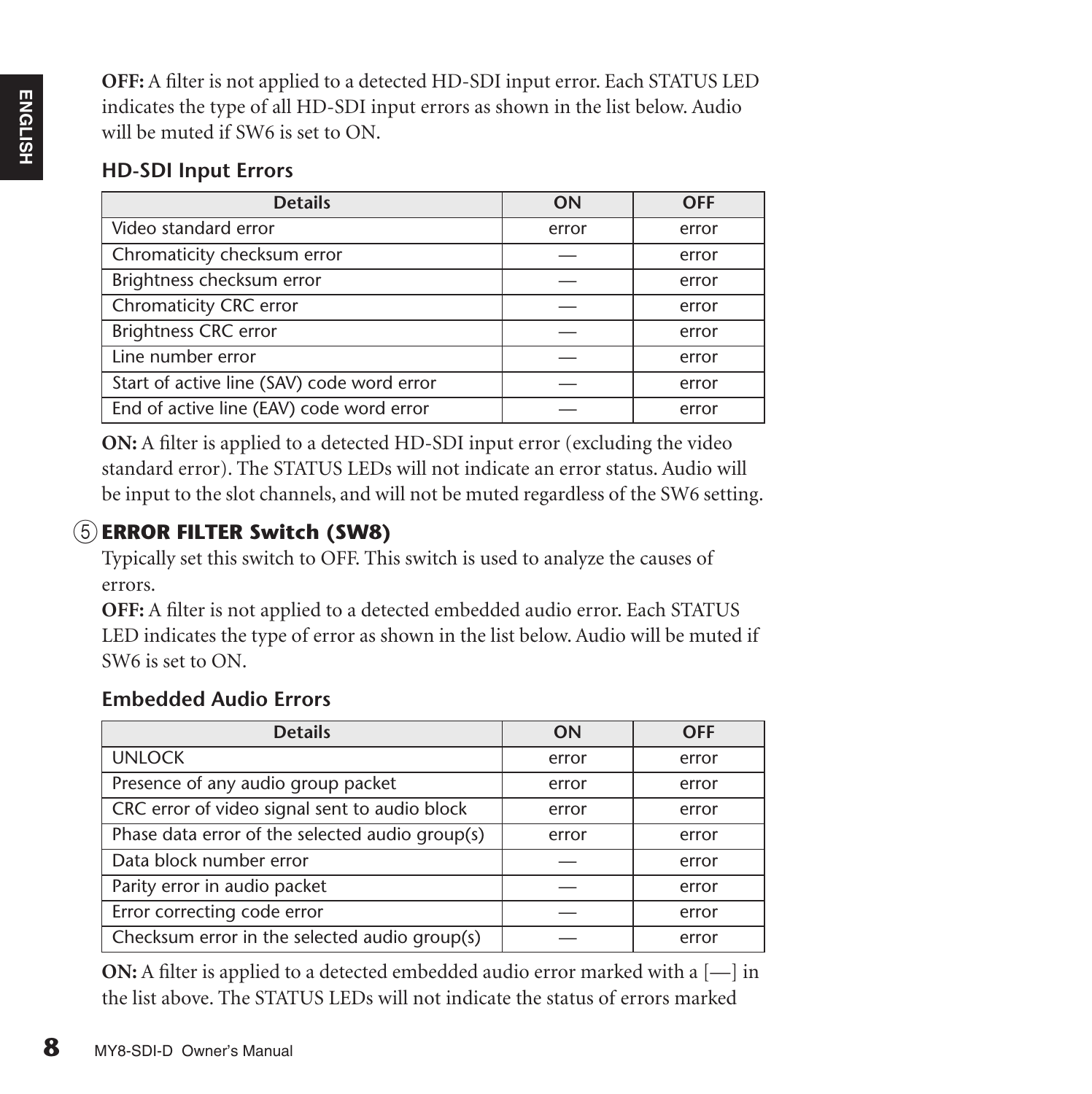with [—] in the list. Audio will be input to the slot channels, and will not be muted regardless of the SW6 setting.

### **(6) STATUS LED**

**[1-4] LED:** Indicates the status of channels 1 through 4 **[5-8] LED:** Indicates the status of channels 5 through 8

| <b>LED Indicator</b>               | Description of Status (Error)                                                                         |
|------------------------------------|-------------------------------------------------------------------------------------------------------|
| Off (dark)                         | No SDI-input signal is detected or being input. Alter-<br>natively, no audio group has been selected. |
| Red flash (Slow <sup>*1</sup> )    | SD-SDI signals are being input.                                                                       |
| Orange flash (Slow <sup>*1</sup> ) | An SDI input error has occurred.                                                                      |
| Red                                | Embedded audio is unlocked.                                                                           |
| Red flash (Fast <sup>*2</sup> )    | No selected audio group packet exists.                                                                |
| Orange flash (Fast <sup>*2</sup> ) | A CRC error has occurred in the video signal sent to<br>the audio block.                              |
| Orange                             | An error has occurred in the embedded audio packet.                                                   |
| Green                              | Embedded audio is locked correctly.                                                                   |

\*1. Flashes approximately once per second.

\*2. Flashes approximately four times per second.

*Note:*

- If an error that cannot be attributed to any channel has occurred, STATUS LEDs [1-4] and [5-8] will provide the same indication.
- If multiple errors have occurred simultaneously, the priority of the STATUS LEDs indication is the descending order of the list above.

### G**HD-SDI INPUT Connector**

This is a BNC connector that inputs HD-SDI signals.

### H**HD-SDI THRU Connector**

This is a BNC connector that outputs non re-clock and active thru HD-SDI signals.

*Note:*

We recommend that you use a 5C-FB coaxial cable<sup>( $*$ )</sup>, or a coaxial cable that features excellent performance equivalent to that of the 5C-FB cable. The 5C-FB cable transmits HD-SDI signals over a distance of up to 100 meters.

\* The attenuation of the 5C-FB cable at 750 MHz is approximately 20dB/100m.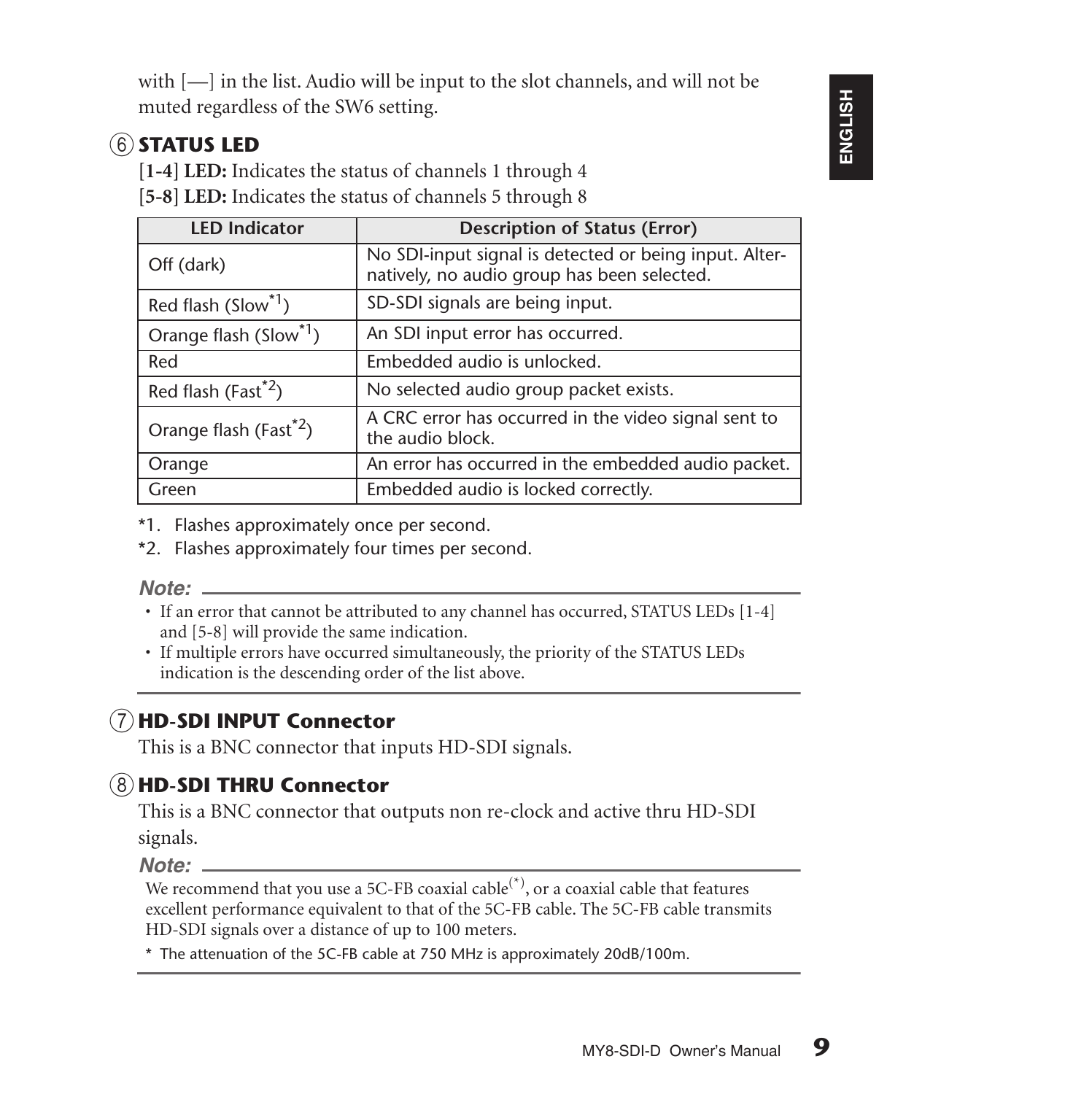### ■ **Dip Switches (SW2)**



### A**Emu Switch**

If you set this switch to ON and the Native switch to OFF, the host device will recognize the card as a Yamaha MY8-AD96 AD card.

### B**Native Switch**

If you use the card in a future host device that supports the Native mode, setting this switch to ON and the Emu switch to OFF will enable you to make best use of the MY8-SDI-D function.

### **Emu/Native Switch Settings**

| Emu | <b>Native</b> | <b>Function</b>         |
|-----|---------------|-------------------------|
| OΝ  | OFF           | MY8-AD96 Emulation mode |
| OFF | ON            | MY8-SDI-D Native mode   |
| OΝ  | ON            | Reserved                |
| ∩FF | ∩FF           | Reserved                |

Leave the RSVD and TEST switches set to OFF. Otherwise, the unit will not operate properly.

### **About the Word Clock Settings**

You cannot assign the MY8-SDI-D as the master clock.

If you need to synchronize the host device to a house sync signal (external digital system), use the WORD CLOCK IN connector to set the master clock of the host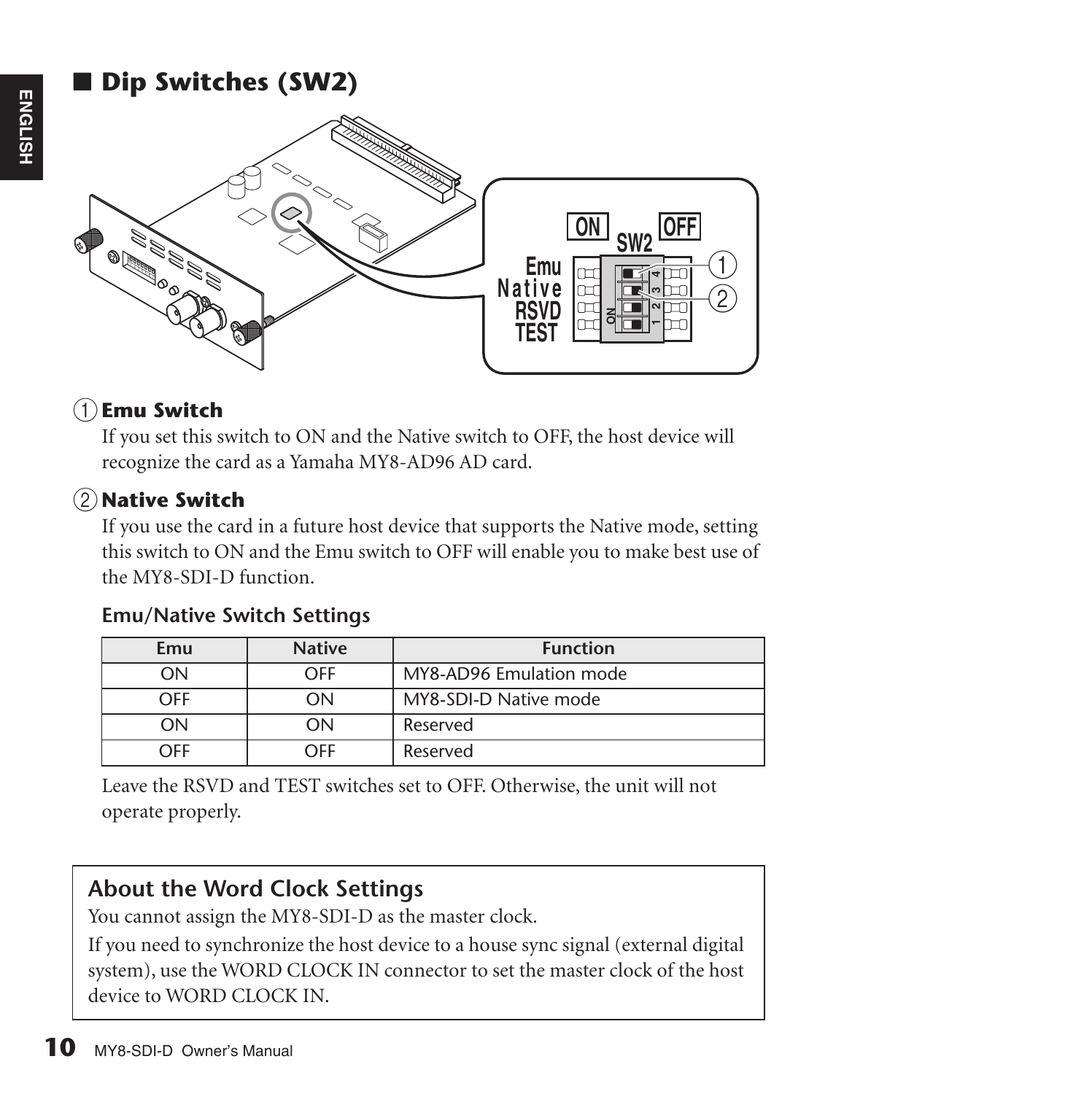### **Connection Example**

![](_page_10_Figure_2.jpeg)

![](_page_10_Figure_10.jpeg)

## **Appendix**

### ■ **Specifications**

| 1. HD-SDI input                                                                                                 |                                                                                                                               |                                 |
|-----------------------------------------------------------------------------------------------------------------|-------------------------------------------------------------------------------------------------------------------------------|---------------------------------|
| SDI format<br>Embedded audio<br>Resolution<br>Sampling frequency<br>Input level<br>Input Impedance<br>Connector | SMPTE 292M (1.485Gbps, 1.485/1.001Gbps)<br>SMPTE 299M<br>24bit<br>48kHz<br>800mV ±10%<br>75 <sub>ohm</sub><br><b>BNC</b> type |                                 |
| 2. HD-SDI output                                                                                                |                                                                                                                               |                                 |
| Output signal<br>Output level<br>Output impedance<br>Connector                                                  | non re-clock, active thru output<br>800mV ±10%<br>75 <sub>ohm</sub><br><b>BNC</b> type                                        |                                 |
| 3. Supported format                                                                                             |                                                                                                                               |                                 |
| 720p 50<br>1080i 50<br>1080p 25<br>1080p 24<br>1080sF 24<br>1035i 59.94                                         | 720p 59.94<br>1080i 59.94<br>1080p 29.97<br>1080p 23.97<br>1080sF 23.98<br>1035i60                                            | 720p 60<br>1080i 60<br>1080p 30 |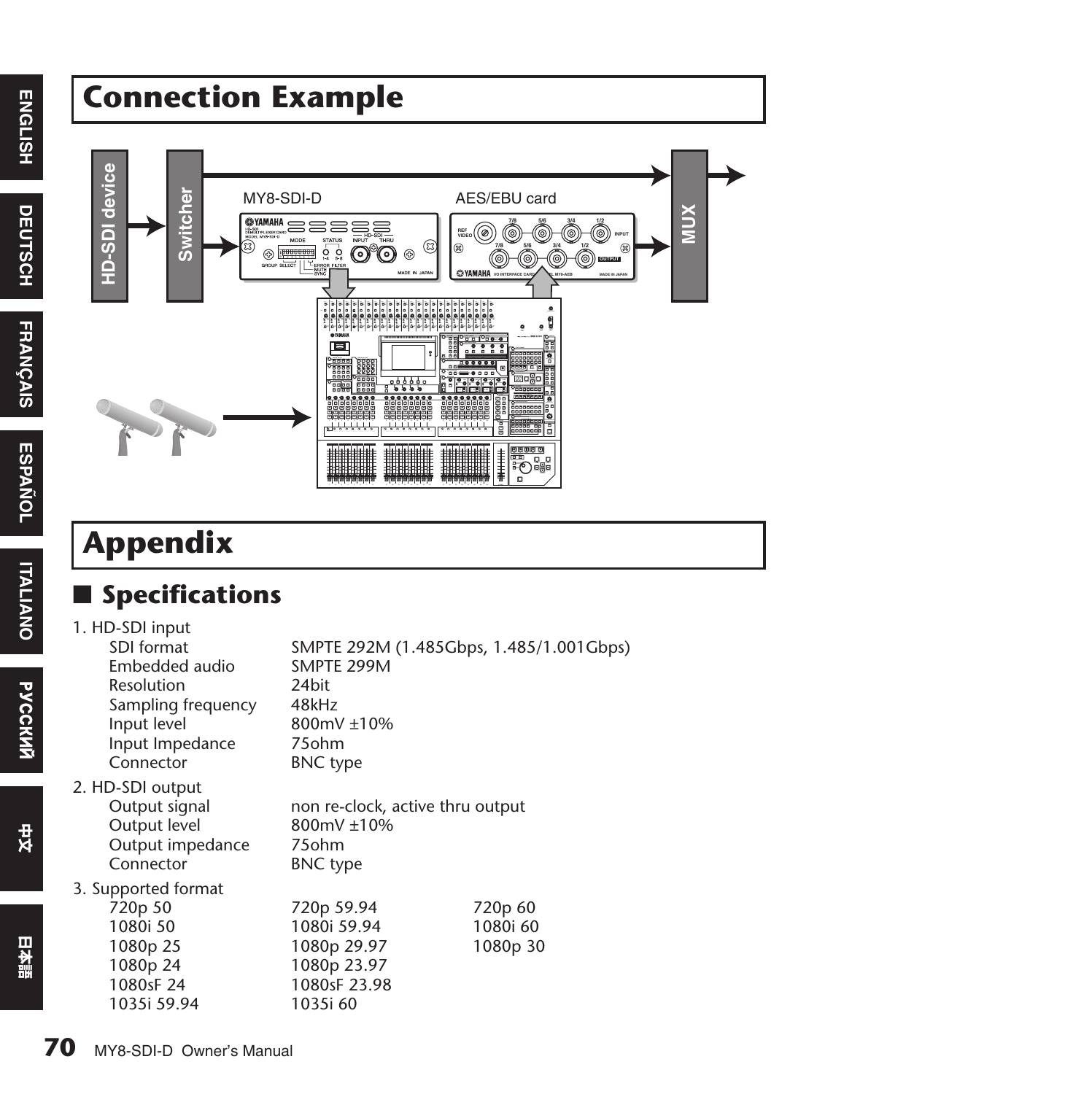### ■ **Block Diagram**

![](_page_11_Figure_1.jpeg)

Unit: mm

\* Specifications and descriptions in this owner's manual are for information purposes only. Yamaha Corp. reserves the right to change or modify products or specifications at any time without prior notice. Since specifications, equipment or options may not be the same in every locale, please check with your Yamaha dealer.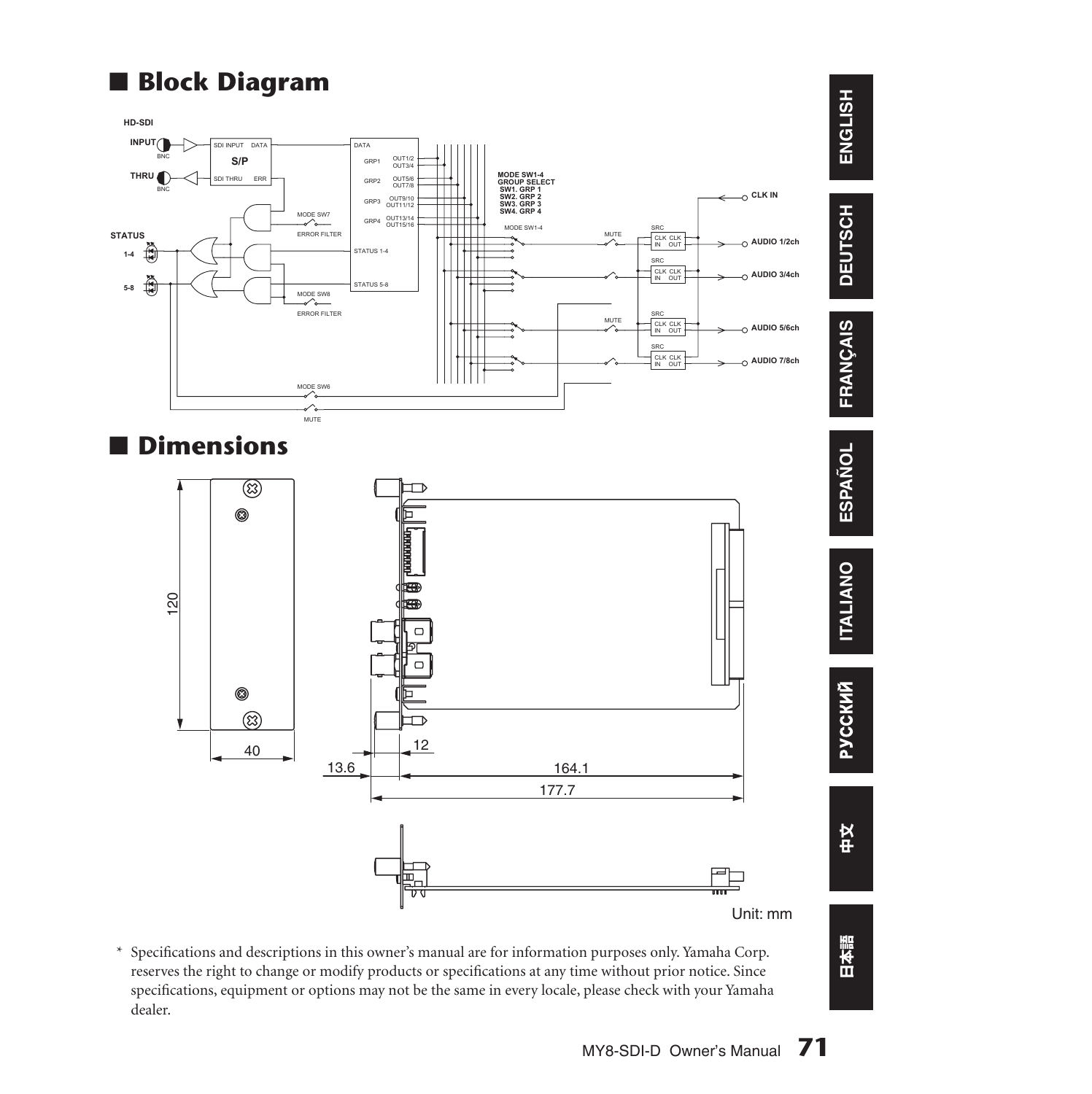- \* Die technischen Daten und Beschreibungen in dieser Bedienungsanleitung dienen nur der Information. Yamaha Corp. behält sich das Recht vor, Produkte oder deren technische Daten jederzeit ohne vorherige Ankündigung zu verändern oder zu modifizieren. Da die technischen Daten, das Gerät selbst oder Sonderzubehör nicht in jedem Land gleich sind, setzen Sie sich im Zweifel bitte mit Ihrem Yamaha-Händler in Verbindung.
- \* Les caractéristiques techniques et les descriptions du mode d'emploi ne sont données que pour information. Yamaha Corp. se réserve le droit de changer ou modifier les produits et leurs caractéristiques techniques à tout moment sans aucun avis. Du fait que les caractéristiques techniques, les équipements et les options peuvent différer d'un pays à l'autre, adressez-vous au distributeur Yamaha le plus proche.
- \* Las especificaciones y descripciones de este manual del propietario tienen sólo el propósito de servir como información. Yamaha Corp. se reserva el derecho a efectuar cambios o modificaciones en los productos o especificaciones en cualquier momento sin previo aviso. Puesto que las especificaciones, equipos u opciones pueden no ser las mismas en todos los mercados, solicite información a su distribuidor Yamaha.
- \* Le specifiche e le descrizioni presenti in questo manuale sono fornite a fini puramente informativi. Yamaha Corp. si riserva il diritto di modificare prodotti o specifiche in qualsiasi momento senza preavviso. Dato che le specifiche, le apparecchiature o le opzioni possono essere diverse da paese a paese, verificarle con il proprio rappresentante Yamaha.
- Технические характеристики и их описания в данном руководстве пользователя предназначены только для общего сведения. Корпорация Yamaha сохраняет за собой право молифицировать свои излелия и менять их технические характеристики без предварительного уведомления. Поскольку технические характеристики, оборудование и набор возможностей могут зависеть от региона, обращайтесь за информацией к местному представителю корпорации Yamaha.
- \* 本使用说明书中的技术规格及介绍仅供参考。YAMAHA公司保留随时更改或修订产品或技术规格的 权利、若确有更改、恕不事先通知。技术规格、设备或选购件在各个地区可能均会有所不同、因此 如有问题, 请和当地YAMAHA经销商确认。
- 仕様および外観は改良のため、予告なく変更することがあります。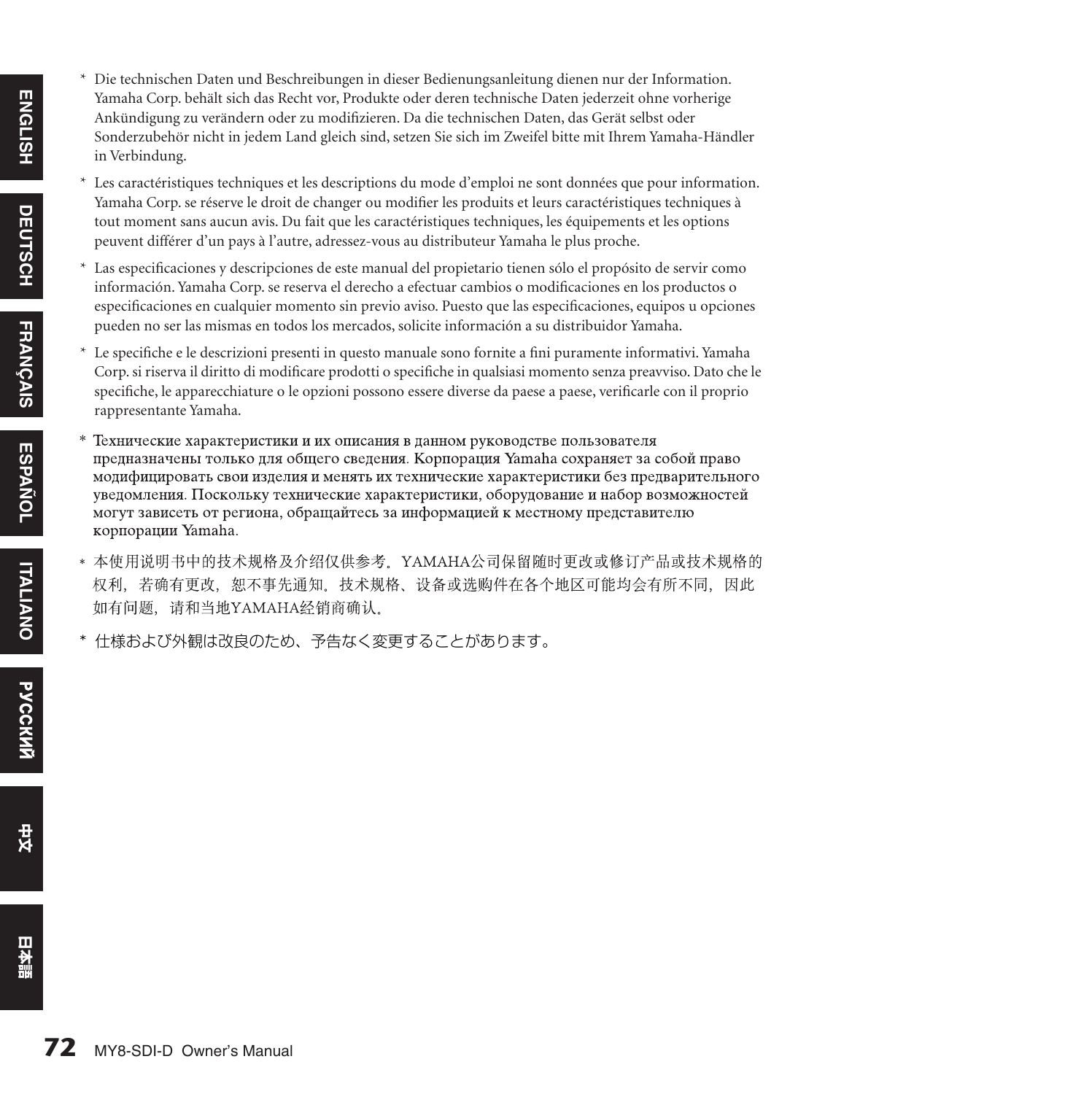### **Memo**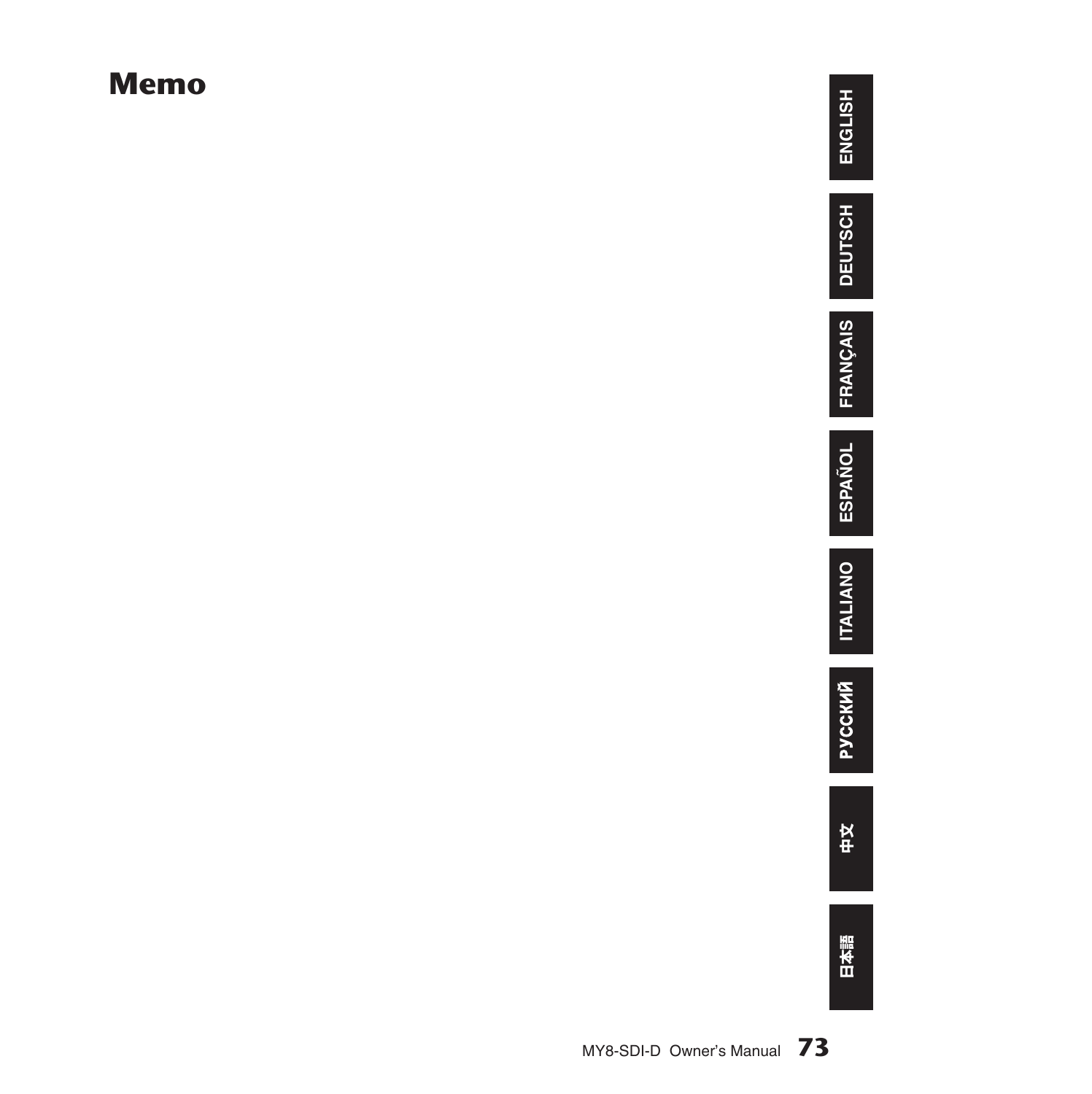For details of products, please contact your nearest Yamaha representative or the authorized distributor listed below.

#### **NORTH AMERICA**

#### **CANADA**

**Yamaha Canada Music Ltd.** 135 Milner Avenue, Scarborough, Ontario, M1S 3R1, Canada Tel: 416-298-1311

#### **U.S.A.**

#### **Yamaha Corporation of America**

6600 Orangethorpe Ave., Buena Park, Calif. 90620, U.S.A. Tel: 714-522-9011

#### **CENTRAL & SOUTH AMERICA**

#### **MEXICO**

#### **Yamaha de México S.A. de C.V.** Calz. Javier Rojo Gómez #1149, Col. Guadalupe del Moral C.P. 09300, México, D.F., México Tel: 55-5804-0600

#### **BRAZIL**

**Yamaha Musical do Brasil Ltda.** Rua Joaquim Floriano, 913 - 4' andar, Itaim Bibi, CEP 04534-013 Sao Paulo, SP. BRAZIL Tel: 011-3704-1377

#### **ARGENTINA**

**Yamaha Music Latin America, S.A. Sucursal de Argentina** Olga Cossettini 1553, Piso 4 Norte Madero Este-C1107CEK Buenos Aires, Argentina Tel: 011-4119-7000

#### **PANAMA AND OTHER LATIN AMERICAN COUNTRIES/ CARIBBEAN COUNTRIES**

**Yamaha Music Latin America, S.A.** Torre Banco General, Piso 7, Urbanización Marbella, Calle 47 y Aquilino de la Guardia, Ciudad de Panamá, Panamá Tel: +507-269-5311

#### **EUROPE**

#### **THE UNITED KINGDOM Yamaha Music U.K. Ltd.**

Sherbourne Drive, Tilbrook, Milton Keynes, MK7 8BL, England Tel: 01908-366700

#### **GERMANY**

#### **Yamaha Music Central Europe GmbH**

Siemensstraße 22-34, 25462 Rellingen, Germany Tel: 04101-3030

#### **SWITZERLAND/LIECHTENSTEIN**

**Yamaha Music Central Europe GmbH, Branch Switzerland** Seefeldstrasse 94, 8008 Zürich, Switzerland Tel: 01-383 3990

#### **AUSTRIA**

**Yamaha Music Central Europe GmbH, Branch Austria** Schleiergasse 20, A-1100 Wien, Austria Tel: 01-60203900

**CZECH REPUBLIC/SLOVAKIA/**

#### **HUNGARY/SLOVENIA**

**Yamaha Music Central Europe GmbH, Branch Austria, CEE Department** Schleiergasse 20, A-1100 Wien, Austria Tel: 01-602039025

#### **POLAND**

**Yamaha Music Central Europe GmbH Sp.z. o.o. Oddzial w Polsce** ul. 17 Stycznia 56, PL-02-146 Warszawa, Poland Tel: 022-868-07-57

#### **THE NETHERLANDS/**

#### **BELGIUM/LUXEMBOURG Yamaha Music Central Europe GmbH, Branch Benelux**  Clarissenhof 5-b, 4133 AB Vianen, The Netherlands Tel: 0347-358 040

#### **FRANCE**

**Yamaha Musique France**  BP 70-77312 Marne-la-Vallée Cedex 2, France Tel: 01-64-61-4000

#### **ITALY**

**Yamaha Musica Italia S.P.A. Combo Division** Viale Italia 88, 20020 Lainate (Milano), Italy Tel: 02-935-771

#### **SPAIN/PORTUGAL**

**Yamaha Música Ibérica, S.A.** Ctra. de la Coruna km. 17, 200, 28230 Las Rozas (Madrid), Spain Tel: 91-639-8888

#### **SWEDEN**

**Yamaha Scandinavia AB** J. A. Wettergrens Gata 1, Box 30053 S-400 43 Göteborg, Sweden Tel: 031 89 34 00

#### **DENMARK**

**YS Copenhagen Liaison Office** Generatorvej 6A, DK-2730 Herlev, Denmark Tel: 44 92 49 00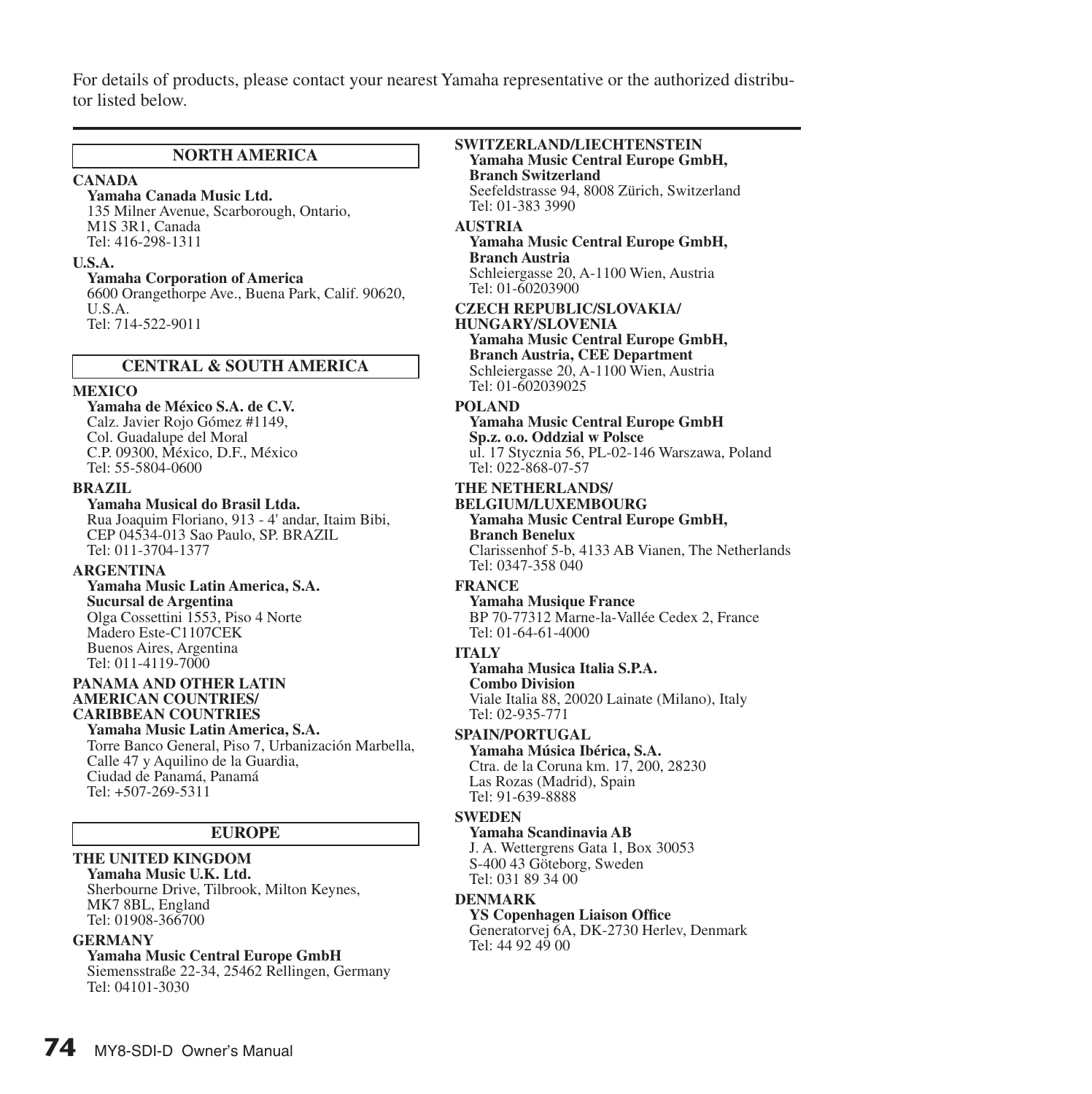#### **NORWAY**

#### **Norsk filial av Yamaha Scandinavia AB**

Grini Næringspark 1, N-1345 Østerås, Norway Tel: 67 16 77 70

#### **RUSSIA**

**Yamaha Music (Russia)** Office 4015, entrance 2, 21/5 Kuznetskii Most street, Moscow, 107996, Russia

Tel: 495 626 0660

#### **OTHER EUROPEAN COUNTRIES**

**Yamaha Music Central Europe GmbH** Siemensstraße 22-34, 25462 Rellingen, Germany Tel: +49-4101-3030

#### **AFRICA**

#### **Yamaha Corporation,**

**Asia-Pacific Music Marketing Group** Nakazawa-cho 10-1, Naka-ku, Hamamatsu, Japan 430-8650 Tel: +81-53-460-2313

#### **MIDDLE EAST**

#### **TURKEY/CYPRUS**

**Yamaha Music Central Europe GmbH** Siemensstraße 22-34, 25462 Rellingen, Germany Tel: 04101-3030

#### **OTHER COUNTRIES**

**Yamaha Music Gulf FZE** LOB 16-513, P.O.Box 17328, Jubel Ali, Dubai, United Arab Emirates Tel: +971-4-881-5868

#### **ASIA**

#### **THE PEOPLE'S REPUBLIC OF CHINA**

**Yamaha Music & Electronics (China) Co.,Ltd.** 2F, Yunhedasha, 1818 Xinzha-lu, Jingan-qu, Shanghai, China Tel: 021-6247-2211

#### **INDIA**

#### **Yamaha Music India Pvt. Ltd.**

5F Ambience Corporate Tower Ambience Mall Complex

Ambience Island, NH-8, Gurgaon-122001, Haryana, India

Tel: 0124-466-5551

#### **INDONESIA**

#### **PT. Yamaha Music Indonesia (Distributor) PT. Nusantik**

Gedung Yamaha Music Center, Jalan Jend. Gatot Subroto Kav. 4, Jakarta 12930, Indonesia Tel: 21-520-2577

#### **KOREA**

#### **Yamaha Music Korea Ltd.**

8F, 9F, Dongsung Bldg. 158-9 Samsung-Dong, Kangnam-Gu, Seoul, Korea Tel: 080-004-0022

#### **MALAYSIA**

**Yamaha Music Malaysia, Sdn., Bhd.** Lot 8, Jalan Perbandaran, 47301 Kelana Jaya, Petaling Jaya, Selangor, Malaysia Tel: 3-78030900

#### **SINGAPORE**

**Yamaha Music Asia Pte., Ltd.** #03-11 A-Z Building 140 Paya Lebor Road, Singapore 409015 Tel: 747-4374

#### **TAIWAN**

**Yamaha KHS Music Co., Ltd.**  3F, #6, Sec.2, Nan Jing E. Rd. Taipei. Taiwan 104, R.O.C. Tel: 02-2511-8688

#### **THAILAND**

**Siam Music Yamaha Co., Ltd.**  $4, 6, 15$  and  $16<sup>th</sup>$  floor, Siam Motors Building, 891/1 Rama 1 Road, Wangmai, Pathumwan, Bangkok 10330, Thailand Tel: 02-215-2626

#### **OTHER ASIAN COUNTRIES**

**Yamaha Corporation, Asia-Pacific Music Marketing Group** Nakazawa-cho 10-1, Naka-ku, Hamamatsu, Japan 430-8650 Tel: +81-53-460-2317

#### **OCEANIA**

#### **AUSTRALIA**

**Yamaha Music Australia Pty. Ltd.** Level 1, 99 Queensbridge Street, Southbank, Victoria 3006, Australia Tel: 3-9693-5111

#### **COUNTRIES AND TRUST**

**TERRITORIES IN PACIFIC OCEAN Yamaha Corporation, Asia-Pacific Music Marketing Group** Nakazawa-cho 10-1, Naka-ku, Hamamatsu, Japan 430-8650 Tel: +81-53-460-2313

**HEAD OFFICE Yamaha Corporation, Pro Audio & Digital Musical Instrument Division** Nakazawa-cho 10-1, Naka-ku, Hamamatsu, Japan 430-8650 Tel:  $+81-53-460-2441$